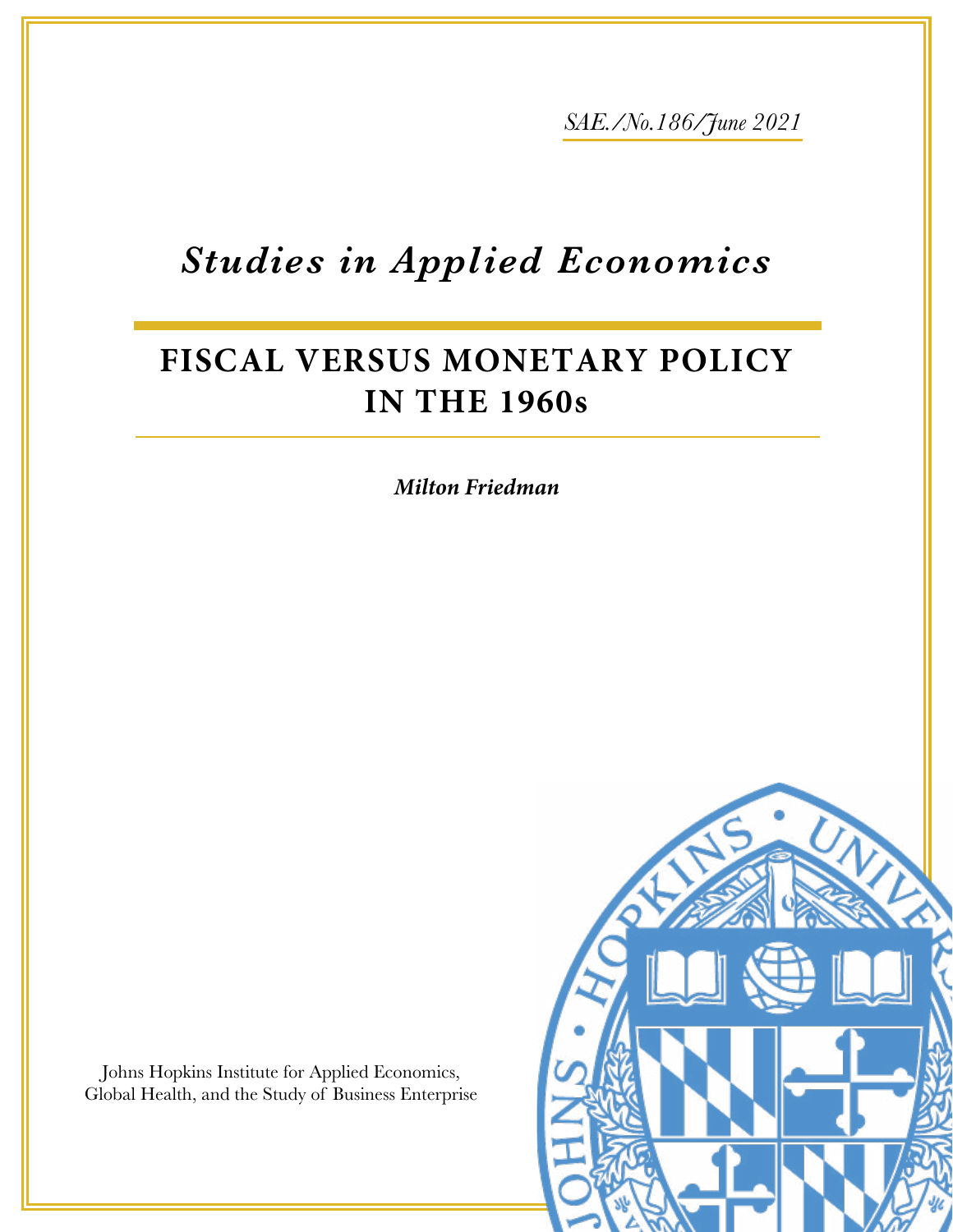## **Fiscal versus Monetary Policy in the 1960s**

By Milton Friedman

This was a lecture delivered in Tokyo, in September 1969. It was recorded and subsequently transcribed by John Greenwood, who at the time was a student of economics in Tokyo. In 2016, Greenwood was appointed a Fellow of the Johns Hopkins Institute for Applied Economics, Global Health, and the Study of Business Enterprise.

This work may be reproduced or adapted provided that no fee is charged and the original source is properly credited.

#### **About the Series**

The *Studies in Applied Economics* series is under the general direction of Professor Steve H. Hanke, co-director of the Johns Hopkins Institute for Applied Economics, Global Health, and the Study of Business Enterprise [\(hanke@jhu.edu\)](mailto:hanke@jhu.edu). This working paper is one in a series on currency boards and monetary systems. The working papers will fill gaps in the history, statistics and scholarship of the subject. The authors are mainly students at the Johns Hopkins University in Baltimore.

#### **About the Author**

Milton Friedman (1912-2006) was one of the most prominent American economists of the second half of the twentieth century and a leader of the "Chicago School" of economics. His writings, speeches, and media appearances covered theoretical, empirical, and popular topics. He is probably best known among economists for his challenges to Keynesian economics, notably through his theoretical and empirical studies on the consumption function and on monetary history and theory, for which he won the Nobel Prize. The attached paper is an example of his extraordinary ability to popularize complex economic theory in a way that even a non-economist can readily understand.

#### **Abstract**

In this lecture, Milton Friedman reviews the role of fiscal and monetary policies on the course of the U.S. business cycle, during several episodes from 1961 to 1969. He relates these developments to shifts in contemporary popular and scientific opinion about the determinants of the business cycle. In each episode of expansion or contraction, he shows that monetary policy – in the sense of changes in the rate of growth of the quantity of money – was at least as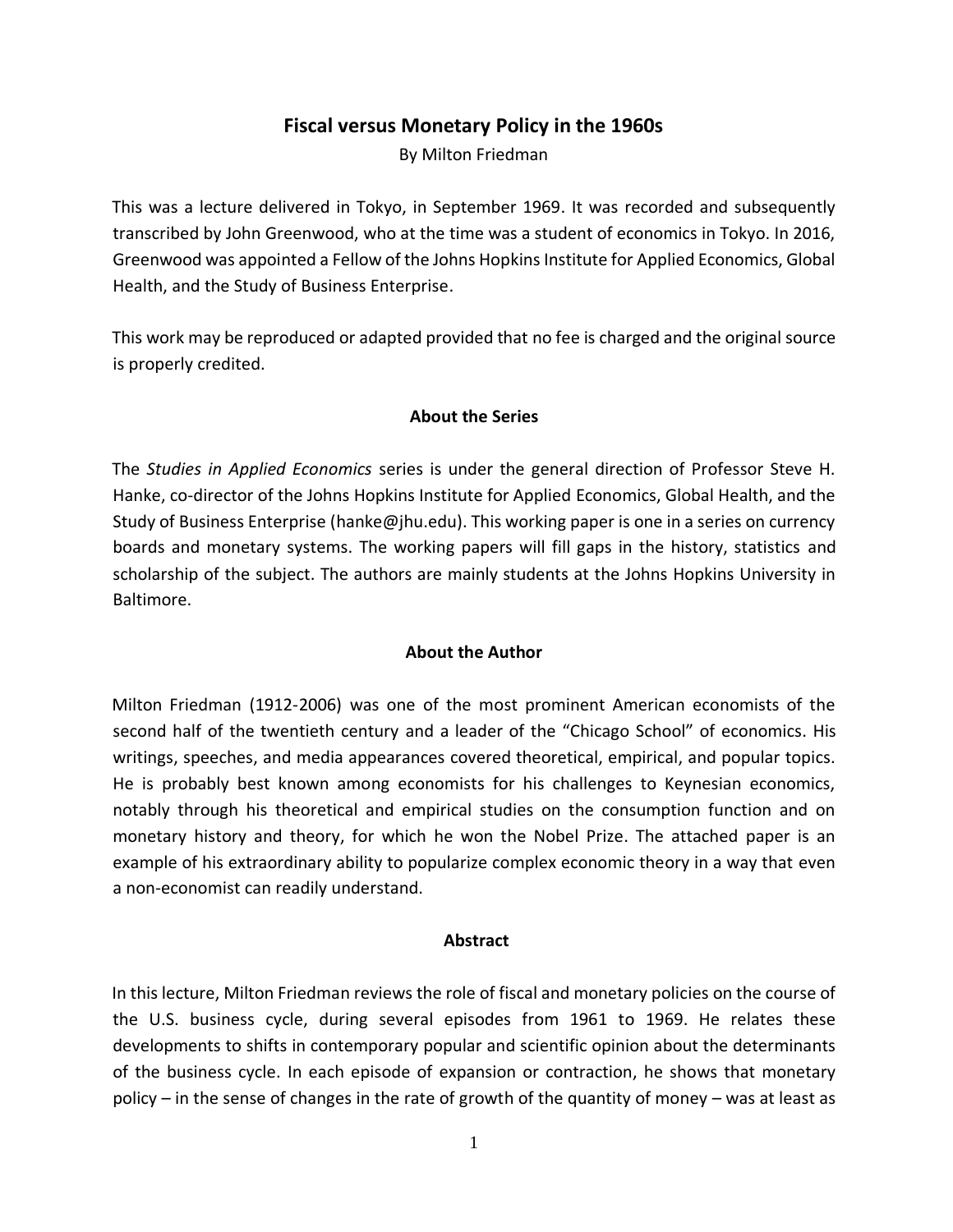important as fiscal policy in determining the pace of economic activity and the rate of inflation, and always dominated when these policies were moving in opposite directions. During the lecture, Friedman makes several digressions to explain the variability of the lag in effect of monetary policy, the reason why interest rates are a poor guide to the stance of monetary policy, and why the downward-sloping liquidity preference function is a poor model that fails to comport with the real world. He also explains why tax increases are not necessarily contractionary, and why tax decreases are not necessarily expansionary.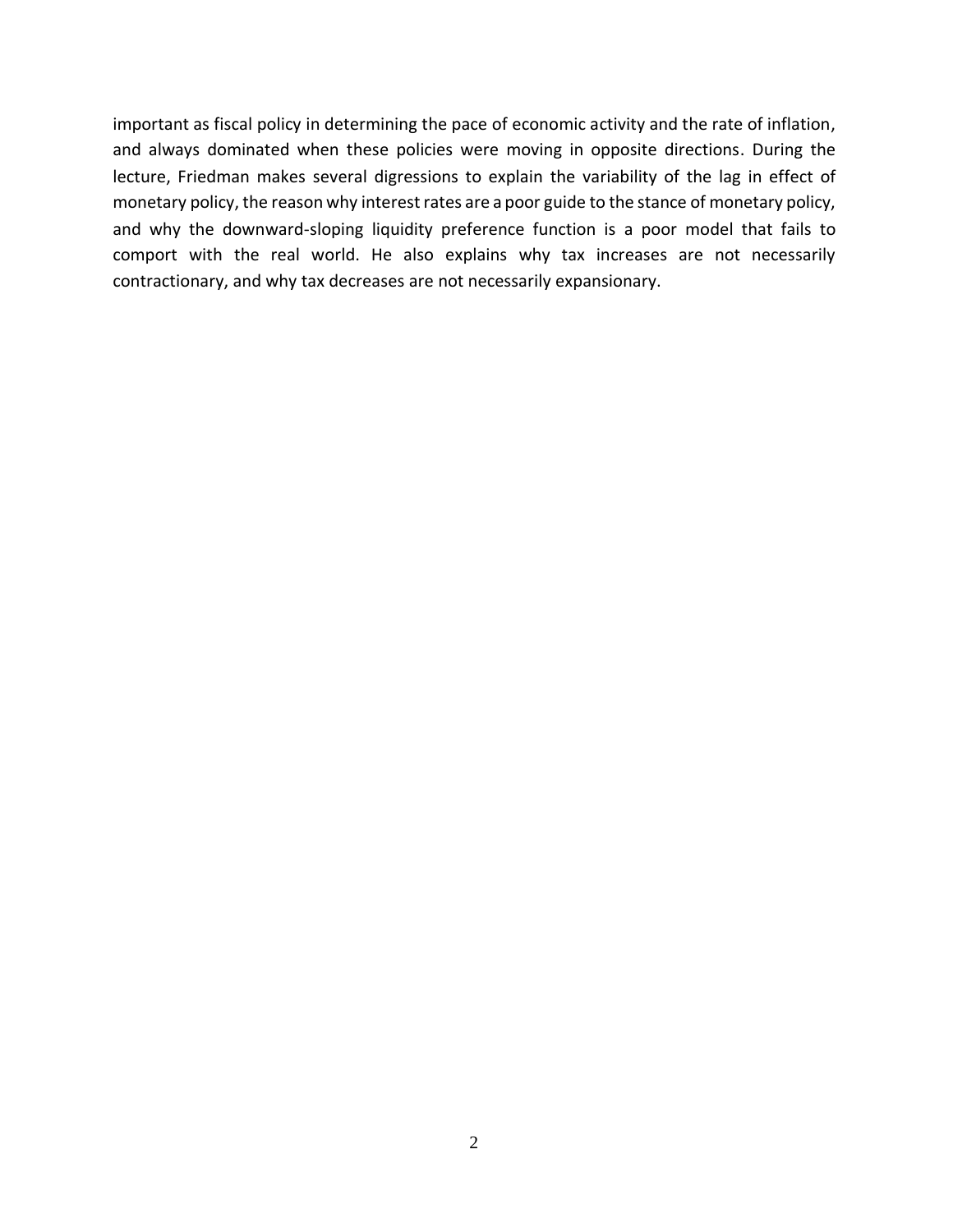## Fiscal versus Monetary Policy in the 1960s

### A Lecture by Milton Friedman at Nikkei Hall, Tokyo, September 1969<sup>1</sup> \_\_\_\_\_\_\_\_\_\_\_\_\_\_\_\_\_\_\_\_\_\_\_

I am very flattered and honoured indeed to be able to talk again under the auspices of the Nihon Keizai Shimbun, and I appreciate very much the number of you that have wanted to come out and hear the latest heresy emanating from Chicago!

The decade of the 1960s in the United States has been dominated by two closely related problems: first the problem of internal inflation, and second the problem of the external balance of payments. The attempt to meet these problems has had very mixed success. But whatever the success from the point of view of practice, these attempts have been extremely fruitful on the scientific level because they have provided an unusually good opportunity to test various theories about economic policy. The result of this experience has been a very sharp swing in informed public opinion in the United States.

The swing in opinion has had two major elements. In the first place there has been a great change in the relative importance attributed to monetary policy on the one hand, and fiscal policy on the other in affecting prices and incomes. In the second place there has been a great change in the interpretation of monetary policy – a change in the relative importance attached to interest rates on the one hand, versus the quantity of money on the other hand as an indicator of monetary policy. The early part of the decade saw an almost uniform acceptance of the view that fiscal policy – changes in taxes and spending – were the major, most important, most potent instrument of economic management. The last few years have seen a shift in the opposite direction to a great reduction in the importance attributed to fiscal policy and a great increase in the importance attributed to monetary policy.

In the same way until the last few years most observers of the economic scene – informed or otherwise – tended to judge monetary policy in terms of interest rates. Again, in the past few years there has been a widespread change: increasing recognition that what happens to the quantity of money is a far more meaningful indicator of the character of monetary policy than what happens to interest rates.

That change is all the more striking as a result of the coming into power of a new Administration in Washington. By contrast with the economic policy under the Kennedy/Johnson Administrations, the new Nixon Administration has been putting far more stress on monetary policy and far less stress on fiscal policy than did the earlier Administration. In addition the new Administration has moved sharply away from the philosophy of fine-tuning – from the philosophy of the New Economics – that it was both desirable and possible for government economic planners to offset every small change in the economic condition by delicate adjustments in fiscal and other policies.

<sup>&</sup>lt;sup>1</sup> Recorded in 1969, and later transcribed and edited in 2010 by John Greenwood, Chief Economist, Invesco.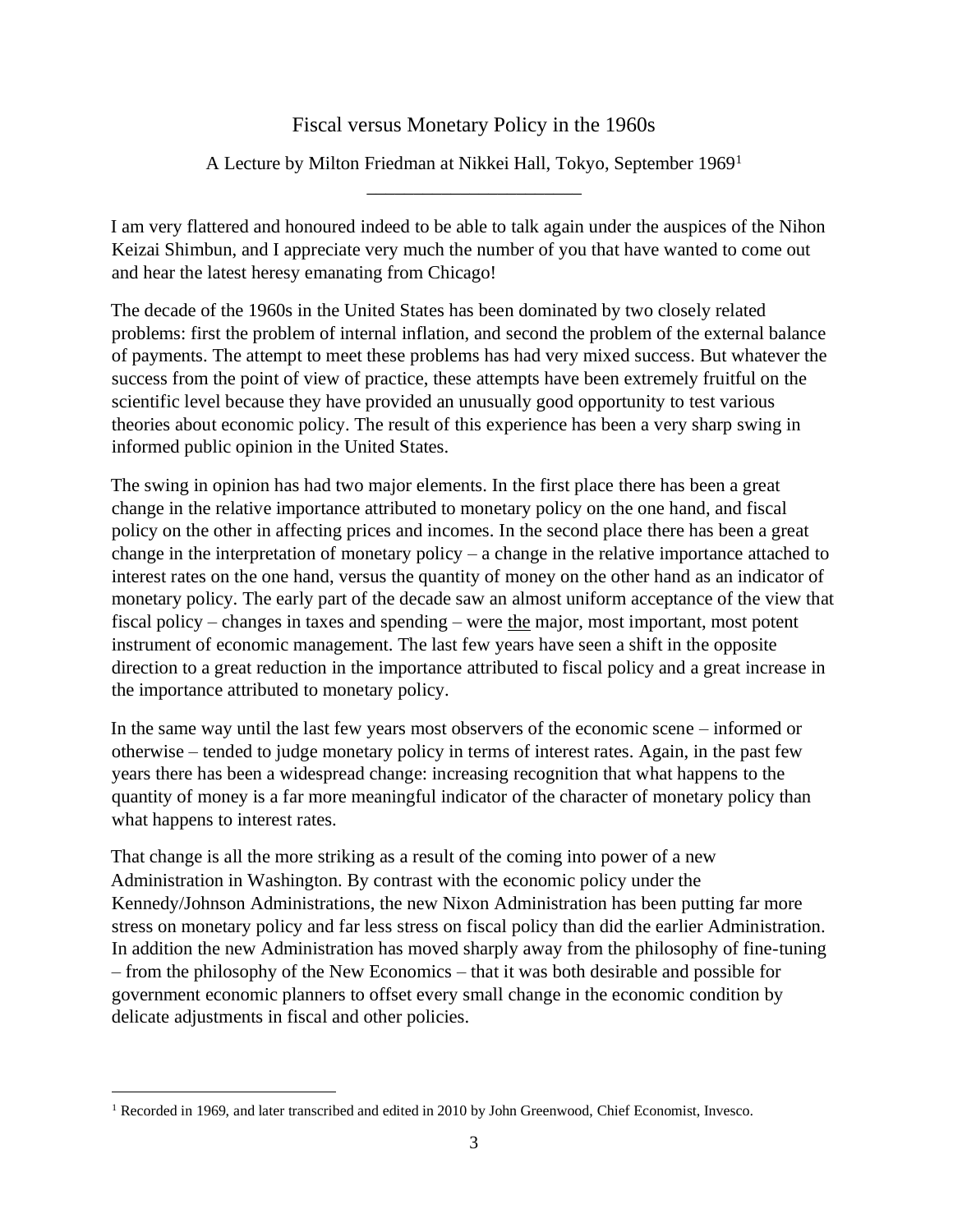The new Administration has moved away from an emphasis on fine-tuning toward an emphasis on gradualism and steadiness, toward an emphasis on a stable framework of monetary and fiscal policy, permitting the economy to adjust to that framework, rather than trying to intervene continuously and delicately. Similarly, the actual emphasis of policy has moved away from almost exclusive stress on interest rates to a far greater emphasis on monetary aggregates.

What I want to do in the talk today is to discuss with you the background of these changes as they appeared during the 1960s, and then to discuss the current situation in the United States in consequence of these changes.

I want to start by looking back over the experience of the earlier years of the decade -- 1961-63 - - when real GDP growth, following the initial recovery in 1961, had been rather weak in 1962. [At a seasonally adjusted annual rate, real GDP growth had slowed from 8.4% in 1961 Q4 to just 1.0% in 1962 Q4 – ed.] As a means of promoting the recovery the New Economists proposed a substantial tax cut. This tax cut was enacted in 1963 and it was given, by the public at large as well as by many informed economists, primary credit for the rapid expansion in the American economy which got under way in late 1962 and continued for some years thereafter. In point of fact, the evidence on the tax cut is very mixed indeed. The problem is that the economy started speeding up its rate of growth before the tax cut took effect and continued well after it took effect. In order to explain both the early expansion and the continued expansion by the tax cut, one must argue that the tax cut had a large part of its effect in advance through anticipations, but then had a further effect again afterward.

As it happened, two things were going on at the same time: there was a tax cut on the one hand, but on the other the rate of growth of the quantity of money speeded up rather sharply in the middle of 1962, and this preceded, by roughly six months, the speeding up of the economy which in turn preceded the tax cut, so that from a scientific point of view the evidence of the period from 1961 to 1964 or 1965 is very mixed. You had two factors at work: on the one hand the changes in fiscal policy and on the other hand the changes in monetary policy. They were both working in the same direction, and therefore one cannot, on a simple view, determine which was primarily responsible.

But whatever may be the scientific judgment, there is no doubt what the popular judgment was. Because so much emphasis had been put on the tax cut and because it had been so widely advertised, you had, almost for the first time in the American experience, an almost universal acceptance – by politicians, by senators, by congressmen, by businessmen, by journalists, and by the public at large – of a very simple-minded, fiscal view of economic policy. You had the acceptance of the view that the tax lever had a sure-fire or certain way of altering the trend of economic policy.

To begin with, the expansion was primarily in output, and prices showed very little effect. From 1961 to 1964 consumer prices or the implicit price index used to deflate the GNP rose at perhaps 1-1.5% per year—an amount which may well reflect statistical error rather than the true price rise – an amount which was widely regarded as roughly stable prices. But beginning in 1964 and 1965, there was a distinct shift toward a tendency for the rate of price rise to creep up. Again, in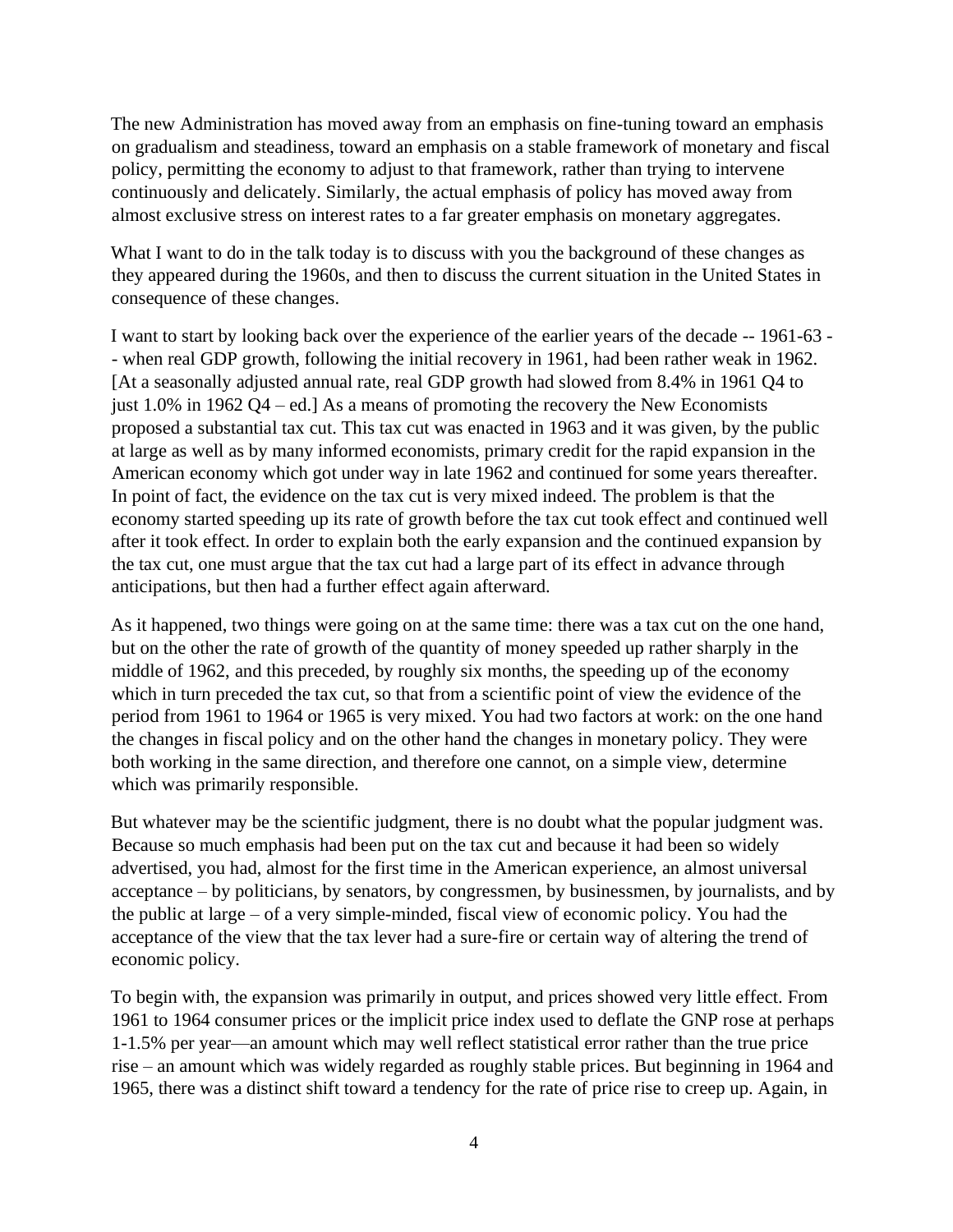terms of the policy instruments that were at work, the movement toward inflation could initially be attributed either to monetary change or to fiscal change. Both were very expansionary.

The quantity of money started increasing at a faster rate than it had before, but also the budget of the federal government shifted substantially toward a larger deficit. The reason, of course, was that simultaneously you had an expansion in military expenditures associated with the Vietnamese war, and also in governmental expenditures of a non-military kind associated with the introduction of new welfare programs. On both defense and non-defense grounds governmental expenditures rose very much more rapidly than governmental income and there started to develop a substantial deficit. So on both the fiscal and monetary side, policy was highly expansionary.

There was increasing public concern with the inflation, even though by the standards of the kind of inflation Japan has become accustomed to, the inflationary developments at that time were very small indeed. At the time when public clamour arose about the dangerous inflation we were experiencing, prices as measured were rising at perhaps 2-3% per year. You Japanese, accustomed as you are to a rate of rise in consumer prices of the order of 6-7% a year for the last 8-9 years, will think the US public was abnormally sensitive – and so they are, largely because the long background of the US has been a background of a high degree of price stability. In American experience over 200 years the only really substantial price increases have come during and just after wars.

Prices in the United States in 1939 before the outbreak of World War 2 were at roughly the same level as they had been a century and a half earlier in 1800. Prices today are higher in the United States than they were in 1800 primarily because of the price rise during World War 2 and during the Korean War. Inflation during periods of relative peace is not a phenomenon which is typical of the American economy. At any rate the tendency for creeping inflation to take over – for prices to start rising at 2-3% -- created a great deal of concern and led, in 1966, to a sharp tightening of monetary policy.

In 1966 when the Federal Reserve tightened its policy very sharply we had for the first time a rather interesting experiment in which monetary policy and fiscal policy were going in different directions. Beginning in April 1966 the Federal Reserve reduced the rate of monetary growth essentially to zero. It stepped on the monetary brake very sharply. The quantity of money had been rising significantly before April. From April to December it essentially did not change, it did not grow. The precise results are different depending on which monetary total one looks at, but they all show essentially the same pattern, and there is no need to go into the details of different totals.

At the same time that the Fed was tightening sharply the rate of monetary growth, the Federal budget continued to be in substantial deficit. Indeed, the deficit tended to increase during the year. As a result, we had monetary policy moving in a highly contractionary direction; we had budgetary policy moving in a highly expansionary direction. What was the result?

The result was that in the first half of 1967 the US experienced a significant slowdown in economic growth. We had what I have tended to call a Japanese-style recession. As you may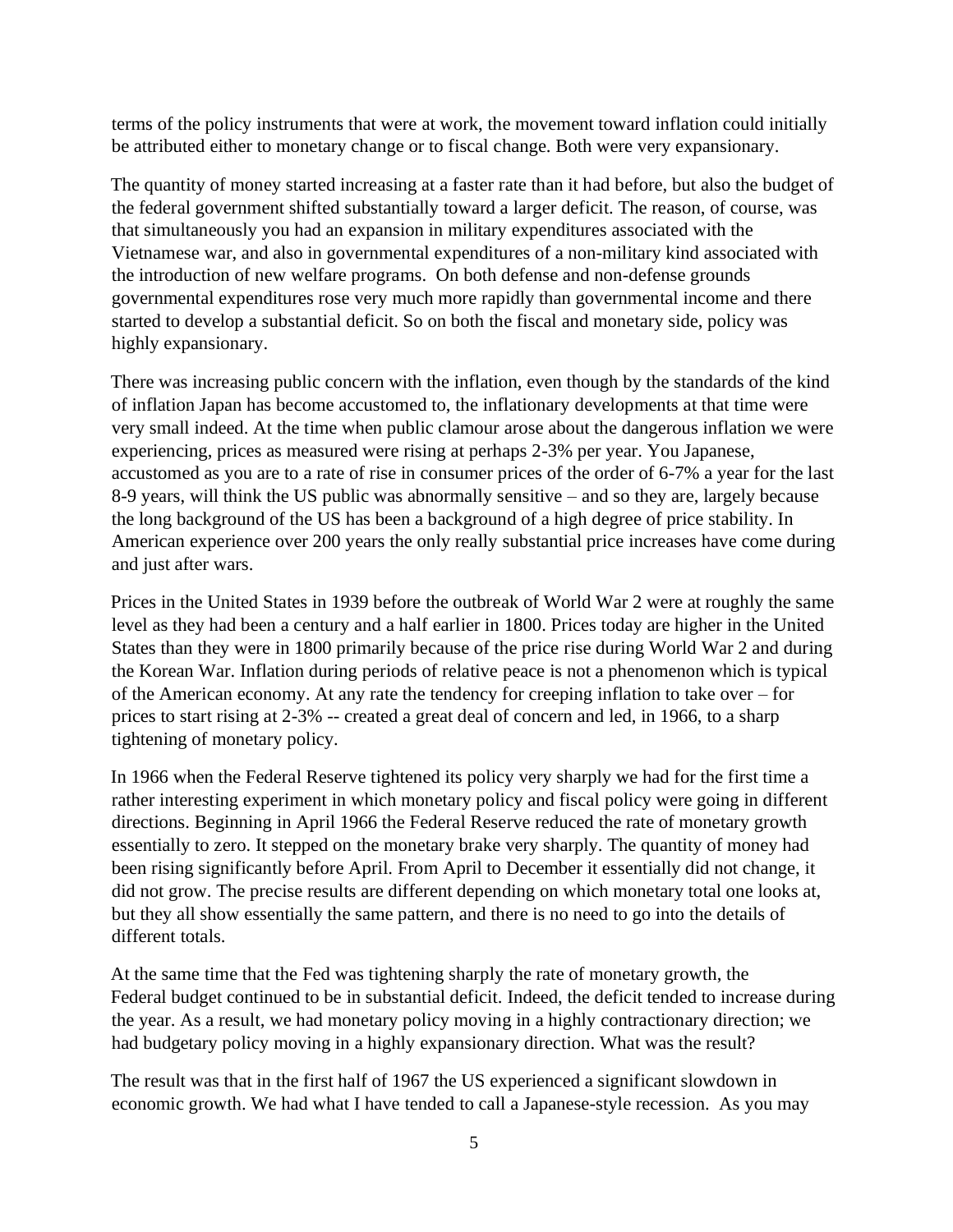know the particular technical definition of a recession which has been adopted in the U.S. by the National Bureau of Economic Research (NBER) does not call an economic movement a recession unless it produces an absolute decline in real output for two quarters. I think this a mistake from an economic analysis point of view. What we are concerned with in cyclical matters are changes in the rate of change. In Japan a situation in which real output did not grow at all would involve an extremely severe reaction given that a normal or actual rate of growth on the average for the past few years has been of the order of 8 to 9 to 10 percent per year. In the same way in the United States we had a very sharp slowdown in real growth. We had what by Japanese standards would have been called a recession, but what we in the United States called a either a mini-recession or a slowdown. However you interpret the data, it is clear that the tight monetary policy had a greater effect on the course of economic activity in 1967 than the expansive fiscal policy.

Let me emphasize one point about this episode which is of the greatest importance. I mentioned that the slowdown in monetary growth started in April of l966. I mentioned that the slowdown in economic growth came in early l967. This is a typical relationship over the long past period of over more than 100 years in the United States in the relationship between monetary change and economic change.

Monetary change operates on the economy only after a considerable lag. It takes about 6 to 9 months before a change in the rate of monetary growth is reflected in the change in the rate of economic growth or the change in the rate of income growth. The lag in the particular episode in 1966-67 was just about 8 or 9 months from April 1966 to about December 1966 or January 1967. Obviously what I am calling a lag in effect is not a single precise number that is always exactly 176 days 3 hours and 5 minutes. It is a variable magnitude that is sometimes more, sometimes less. The change starts having an effect right away; then it is built up and spread out over time, so the average impact may sometimes come after 6 months, sometimes after 9 months, sometimes after 10 months -- there is a good deal of variability of course.

This episode illustrated first the apparently stronger effect of monetary policy than fiscal policy. Second it illustrated the typical lag in effect. In the third place it illustrated an extremely interesting feature about monetary change, and this has to do with the rather complicated relation between changes in the quantity of money and changes in interest rates.

Almost every student of economics, if asked, "What will be the effect of a slower rate of growth in the quantity of money?" will tend to answer "Higher interest rates". Every student of economics has in his mind's eye the downwards sloping liquidity preference function that he learned in class. And he knows, or he thinks he knows, that if you reduce the rate of monetary growth it will lead to higher interest rates. Now there is such an effect, but it is only a temporary effect, and it is not the most important effect. Indeed, if we look at the experience of the world it goes in precisely the opposite direction to what every economist thinks he learned from the liquidity preference function.

If we ask, "In what countries of the world are interest rates high?" the answer will be in countries like Brazil or Chile. There you will find interest rates of 50%, 60% or 70% per year.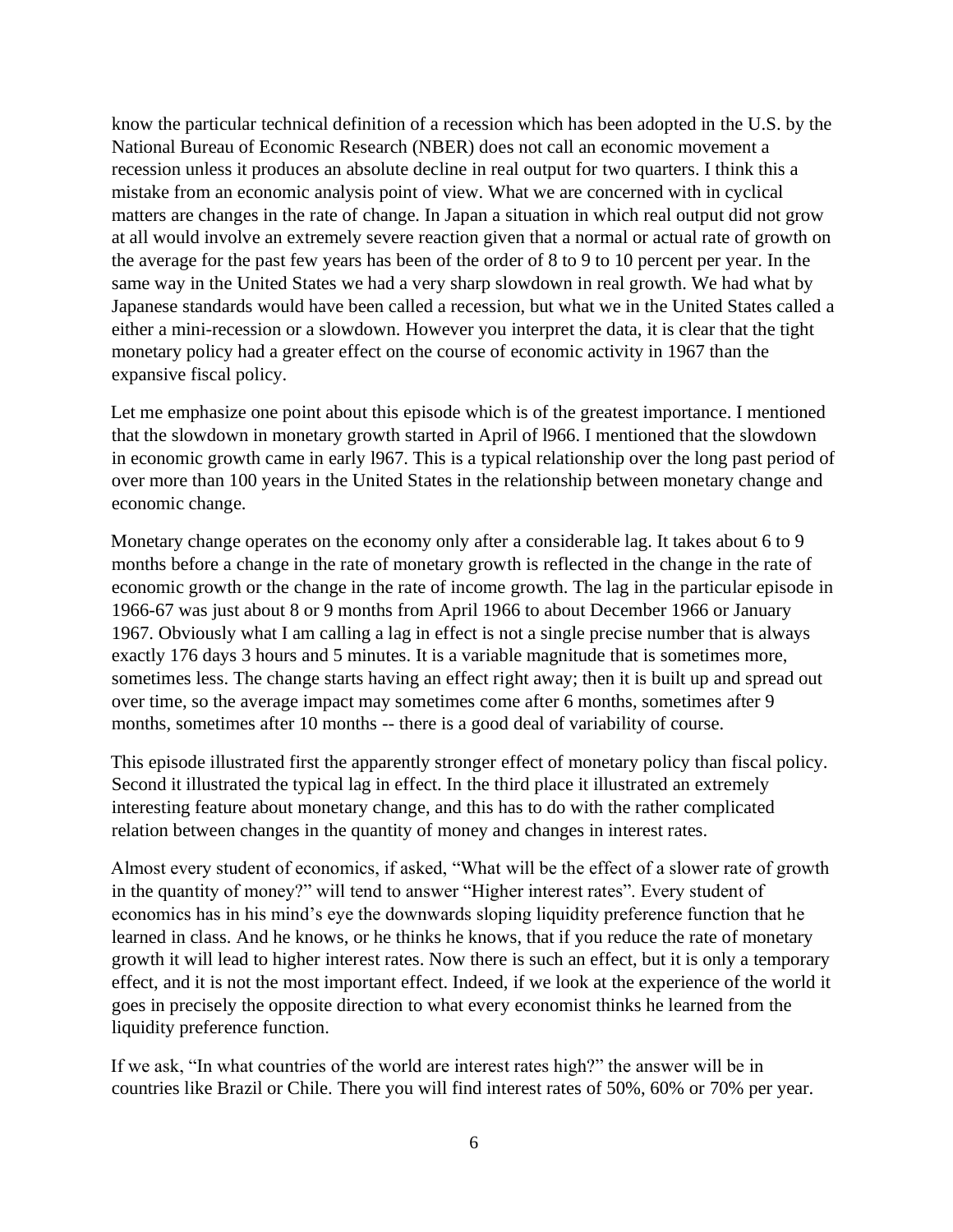And now I will say to you, "As good students of the liquidity preference function, I take it that means that Chile and Brazil have been keeping down the quantity of money." And you will say to me, "Oh no, it is just the other way. They have been increasing the quantity of money very rapidly." The reason interest rates are high is that those countries have been having inflation. On the other side if I ask you, "In what countries are interest rates lowest?" you will tell me Germany and Switzerland. And I will say, "Therefore those countries have been increasing the quantity of money rapidly?" "Oh no," you will say, "They have been holding down the quantity of money."

So the more important relation between money and interest rates is that rapid monetary growth depresses interest rates for a short time but then tends to raise them. The more permanent -- the longer term effect -- is to raise them. Similarly a slower rate of monetary growth raises interest rates for a time in its initial effects, but then lowers them. Why? Because the slower rate of monetary growth after a time reduces the rate of income growth, and this reduces the demand for loans. This tends to lower interest rates, not to raise them.

Now the 1966 episode gives a beautiful example of that relationship. The tightening of money in April was followed by a very sharp rise in interest rates until we had the so-called credit crunch in September 1966, but then interest rates started to come down. So interest rates were falling from September 1966 to the end of the year even though - I shouldn't say even though, I should say *because* -- the quantity of money was still growing very, very slowly.

Concerned by the signs of the slowdown that was beginning to emerge at the end of 1966 the Federal Reserve reversed its policy and started to expand the quantity of money very rapidly. The lag in effect meant this didn't show up in the economy as a whole until 1967. Beginning in 1967, under the stimulus of the more rapid rate of monetary increase, the temporary slowdown in the rate of price rise was reversed, and succeeded by the resumption of inflationary pressure, or of upward movement of prices.

The continuation of price rises and their acceleration in 1967 and early 1968 led to renewed pressure to do something about inflation. The official attitude was still one of putting primary emphasis on taxation -- on fiscal policy rather than on monetary policy.

There was a proposal -- made in 1967 and an enacted in 1968 -- to impose a surtax of a 10 % increase on individual and corporate taxes collected by the federal government. This surtax was enacted to be effective in the middle of 1968 and, unfortunately for the economy but very fortunately for economic science, the Federal Reserve seized the opportunity to provide us with another controlled experiment. The appropriate policy would have been to have been for the surtax to have been accompanied by a slowdown in the rate of monetary growth -- for monetary and fiscal policy to have moved in the same direction. But official Washington, including many of the people at the Fed, were so persuaded of the potency of fiscal action that they were afraid of overkill. They were afraid that the surtax was going to slow down the economy too much. In consequence the Federal Reserve accompanied the surtax by continuing and even increasing the very high rate of monetary growth. It therefore provided us with another controlled experiment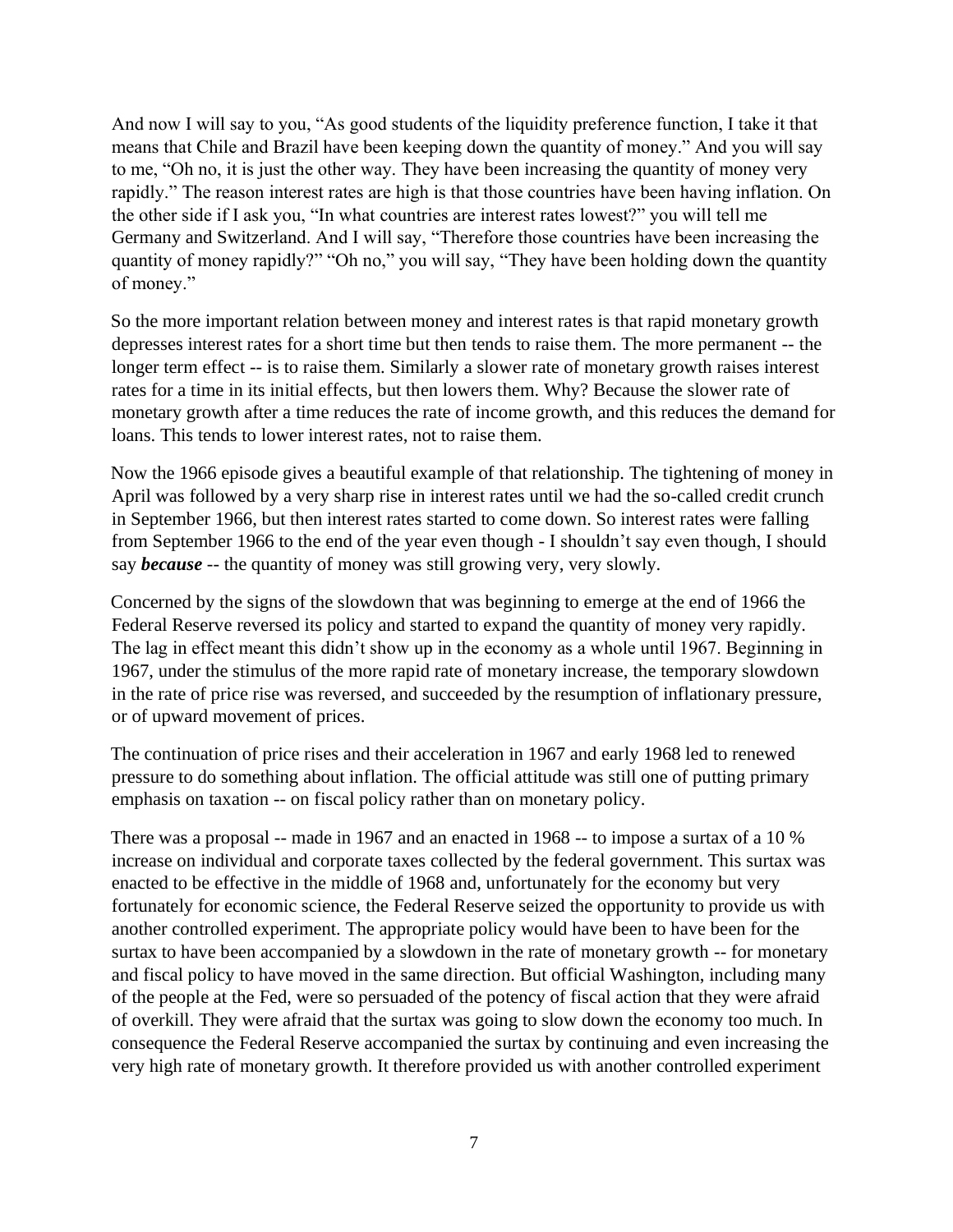in some ways even more dramatic than the experiment I described for 1966: fiscal policy contractionary, monetary policy expansionary – which was going to dominate?

Now in order to answer that question one must look not only at the last half of 1968 but also at the first half of this year (1969). I stressed earlier that monetary policy operates with a considerable lag -- it requires 6 to 9 months before it takes effect. But in the same way there is no reason to expect fiscal policy to operate immediately. It also should be expected to operate with a lag. And therefore for a fair test of the two, one should not judge just on the basis of 1968, but on the basis of what happened later. And it is very interesting to note that the predictions that various people made for 1969 depended very much on their attitude towards fiscal policy.

The New Economists, the fiscalists -- the people who stressed the potency of fiscal policy - were taken aback when the economy failed to slow down in 1968, but they said that this just showed there was going to be a delayed effect. And so they predicted that the first half of 1969 would see a distinct slowdown to be followed by an acceleration of activity in the second half of 1969.

Those like myself that put major emphasis on monetary policy rather than fiscal policy argued very differently. We said that we do not know what will happen in the last half of 1969. That depends on what monetary policy does in the first half of l969. But we do know that the first half of 1969 will be very expansionary in consequence of the expansionary monetary policy in the last half of 1968.

Well, the experiment has by now been conducted, and the initial results are in. We know that economic expansion or expansion of nominal GNP continued at an unabated rate during the first half of 1969 and the rate of price increase even stepped up, so that it is clear that up until the middle of 1969 the evidence suggested that the expansionary monetary policy was considerably more effective, having a greater effect than the supposedly contractionary fiscal policy.

\_\_\_\_\_\_\_\_\_\_\_\_\_\_\_\_\_\_\_\_\_\_

Let me digress at this point briefly from the historical analysis to try to answer the question that must be foremost in your mind. How can it be that an increase in taxes is not anti-inflationary? Is it not the most obvious thing in the world that if you raise taxes and thereby cut the incomes of tax-payers -- that they will have to reduce their spending, and that this in turn they will reduce the pressure of prices? How can anybody be so foolish as to suppose anything else?

But then how do you explain the results of the two experiments that I have just described? How is it that the sharp tax increase in the middle of 1968 in the U.S. appeared to have had little effect on the pressure of spending? The answer is that the usual analysis of the tax increase of the kind that I have given is only half the story. It is true that if taxes are increased, then taxpayers have less to spend. So far as that goes, that does reduce the pressure of demand.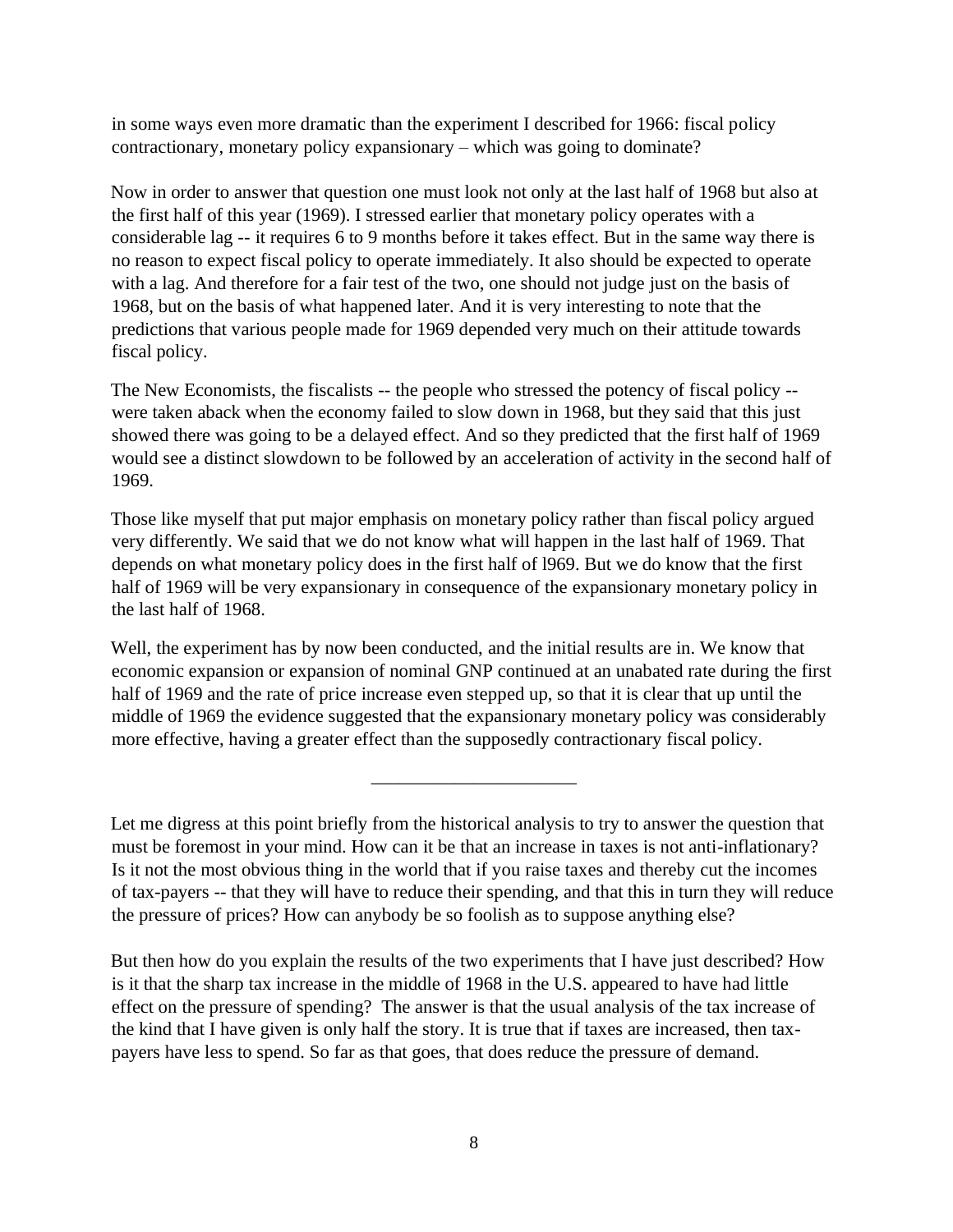But we have to look at the other side of the government's accounts. If the government continues to spend what it otherwise would have, it has to borrow less in order to finance it. If it raises \$10 billion more in taxes, it needs to get financing from other sources of \$10 billion less. If the reduction from other sources occurs because it borrows \$10 billion less, then that means that those who would have loaned funds to the government have \$10 billion more to pay their taxes, or to maintain consumption, or to lend to somebody else. Tax-payers have less; potential lenders have more. So far as that goes, there is no net effect of a tax increase on the funds available. So far as that goes the effect of the tax increase will be to lower interest rates, but it will not directly reduce spending. It will mean that people who would otherwise have loaned the funds to the government will now have to find other borrowers. In order to find other borrowers they will have to offer slightly lower interest rates. This will induce business investors – maybe people who want to build houses or various other people -- to borrow the funds that otherwise would have gone to the government. The effect of the higher taxes will be lower consumption and higher capital formation – and that is precisely what happened in the last half of 1968.

Of course, if the higher taxes are matched not by a reduction in borrowing from the public, but by a reduced printing of money then the situation is different. Then the tax increase is accompanied by a slower rate of monetary growth, and that will have a definitely deflationary effect. So the reason in 1968 in the United States why you had a controlled experiment was because the counterpart of the tax increase was a reduction in [household] spending but not a reduction in monetary growth. So monetary policy remained expansionary, while tax policy became contractionary. And the results were those that you would expect from the kind of theoretical analysis I just have just given – namely there was no slowdown in the rate of economic expansion, but there was a shift in the composition of output with some slowing down in the rate of consumption spending and some increase in the rate of investment spending.

\_\_\_\_\_\_\_\_\_\_\_\_\_\_\_\_\_\_\_\_\_\_\_\_\_

Returning to the historical analysis, I mentioned that monetary policy had been highly expansionary in the last half of 1968. But starting in the spring of 1969 there was a distinct change in monetary policy. The monetary expansion started to slow abruptly, so that the narrow money supply – currency plus demand deposits -- slowed down from a rate of about 4% a year. From April to now (September) that quantity has grown at the rate of about 2% a year. So there was a very sharp and significant deceleration of the rate of monetary growth. At the same time there was a change in fiscal policy in the same direction. The surtax continued to yield additional tax revenue, and in addition the new Administration brought great pressure to bear on the rate of government spending. The rate of increase of government spending was slowed down with the result that the budget continued to shift from the high deficits of a year earlier to surpluses. Consequently, since December 1968 both monetary policy and fiscal policy have moved in the same direction. They have both been directed at slowing down inflationary pressures.

So far it is too early to see the full impact of this policy on the economy, but up to date I think it is fair to say that the results have been roughly on schedule -- that they have been about what could have been expected in terms of past relationships. We know from earlier experience that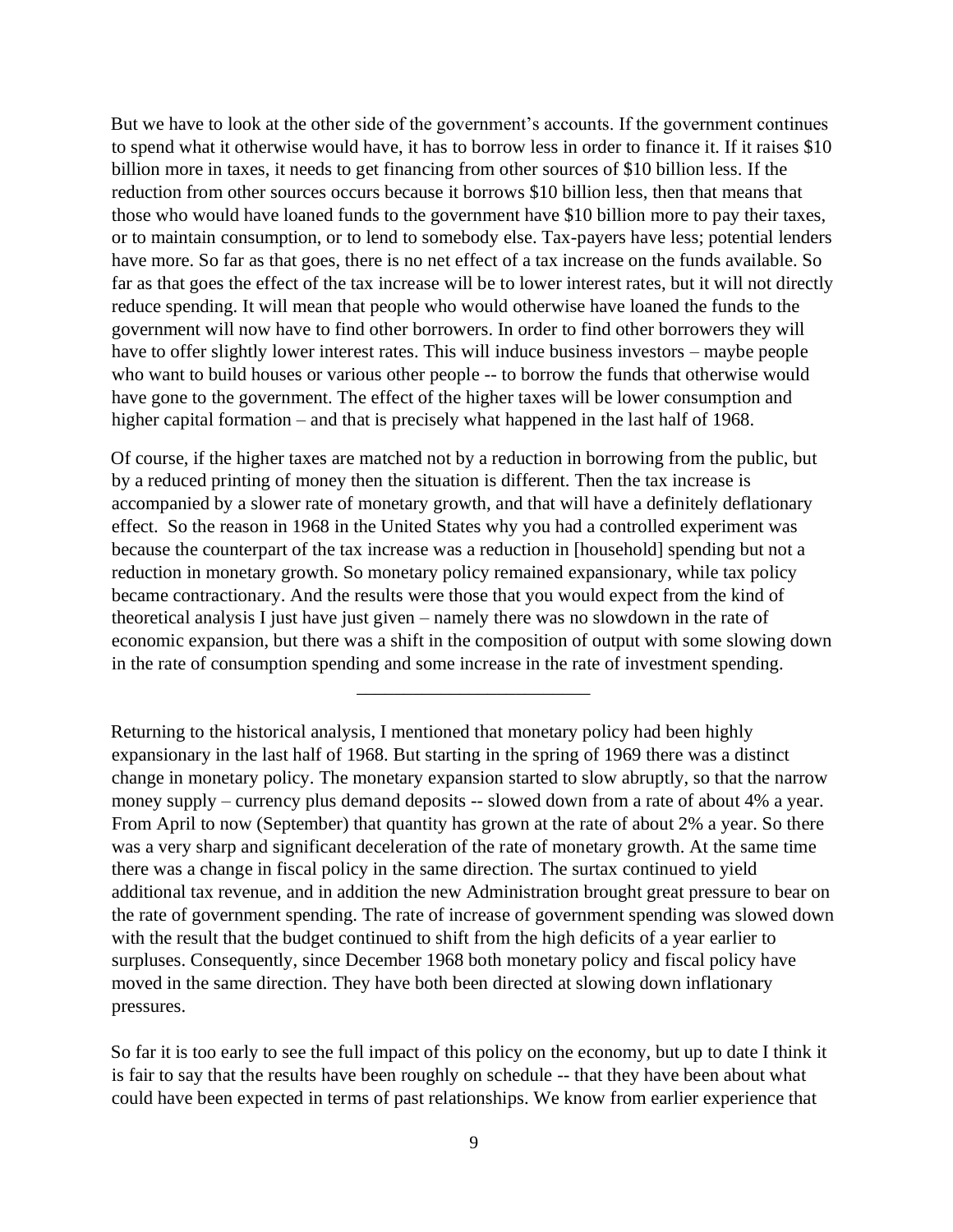the first impact of a slowdown in the rate of monetary growth is on the security markets. As I mentioned earlier, the initial effect of a tightening of monetary policy is to raise interest rates, and later on to lower them, but for the first months to raise them. In the United States interest rates had been climbing in 1968, as a delayed impact of the earlier easy money policy. In early 1969 they climbed still higher as a result of the new monetary tightening. A little later the stock market – the market for equities – reflected the monetary tightening. Stock market prices reached a peak in early 1969, and prices have been very weak and declining since.

We know that the effect on aggregate spending, on nominal income and GNP comes later. In the first half of 1969 income grew very rapidly under the delayed impact of the monetary expansion of the prior year. But by now we are about in the period when the monetary slowdown should be expected to show its effect. And there are many signs that such an effect is occurring. As yet they are not decisive. As yet they are limited. But the evidence, such as it is, is consistent with the view that we are having a distinct tapering off in the rate of growth of monetary totals such as nominal GNP or nominal incomes and so on, and that the fourth quarter of this year will see a distinct slowing up or decline in the rate of nominal GNP.

There have also been signs of a distinct slowing up in real magnitudes: the rate of growth of real GNP has come down sharply and is now at about 2% a year. A year ago it was at the rate of about 6% a year. Employment is rising at a slower rate than it was earlier. In one area of the economy after another, particularly in those that tend to react early to economic change, there are signs of a slowdown.

Again, experience shows that the effect occurs first on output, and only later on prices, and again, this is what is happening. Prices rose rapidly during the first half of 1969 and are still rising rapidly under the combined impact of the rapid monetary growth of 1968, and the effect on anticipations of the earlier price growth. As you very well know here in Japan from your experience, when people generally come to expect a more rapid rate of price growth, this tends to get built into their bargaining for wages, for prices and as a result prices will continue to rise for some time after the pressure of demand has been reduced. So I do not expect myself to see much – if any -- decline in the rate of price rise until the final quarter of this year. I think we shall be doing well if by the end of this year we will have got the rate of price rise down to about 4%.

So my anticipations are that as of now everything is about on schedule and we are seeing the signs of the effect of our tightened monetary policy in the early part of the year, and that we shall continue to see their effects. The US is scheduled for a slowing down in the rate of income growth, for a slowing down in the rate of output growth, and for a slowing down in the rate of price growth. Indeed, the problem that bothers me at the moment, and the one that I shall turn to in my final comment, is whether we may not be in danger of an over-tight monetary policy at the moment – of not allowing sufficiently for the lagged effect of what we have already done.

I mentioned earlier that the rate of monetary growth had apparently been reduced still further in April. If we take currency plus demand deposits – money narrowly defined – the rate of growth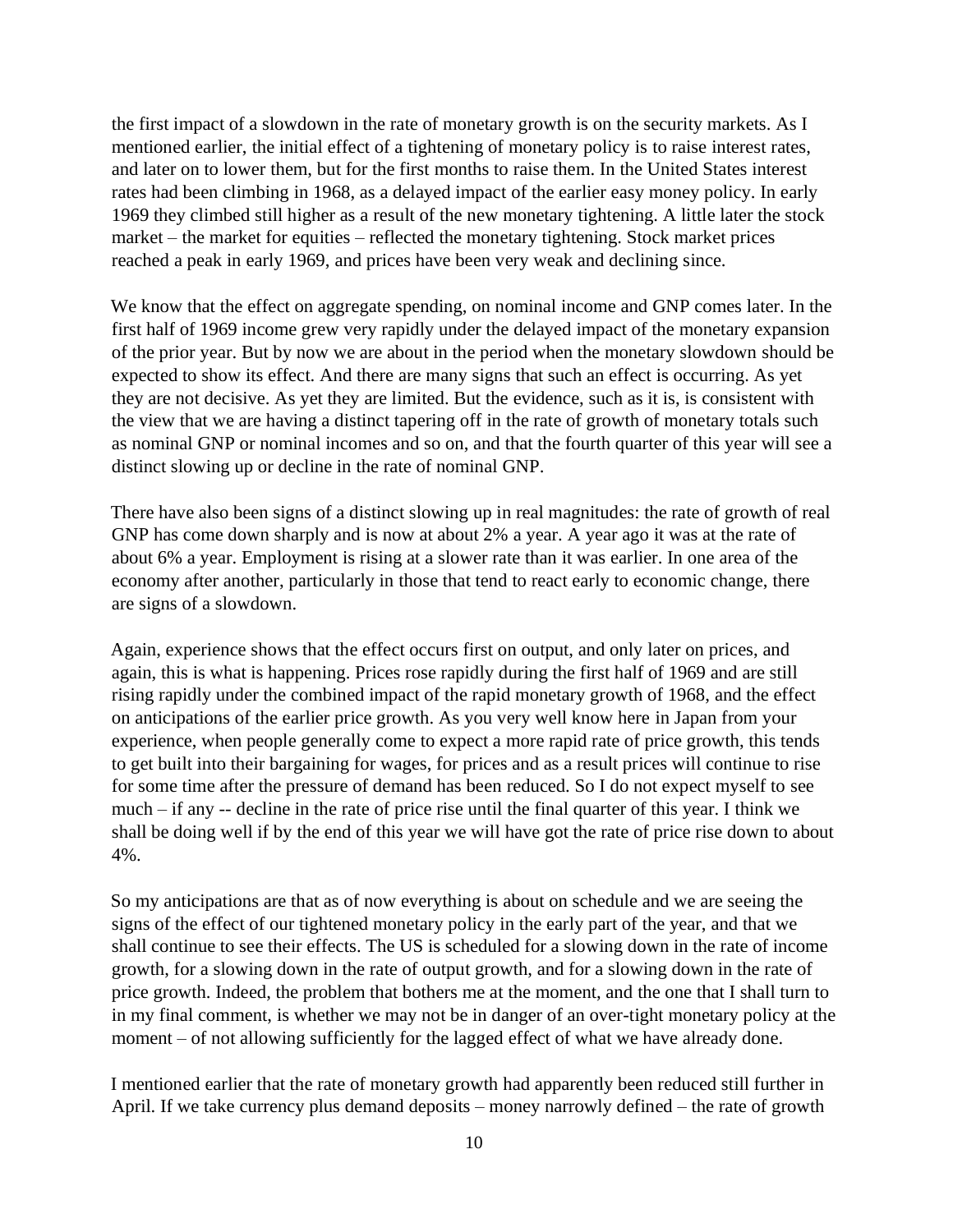of that total from December 1968 to April 1969 was about 4%, whereas from April to August (the latest figures we have available) it has been at the rate of about 1.8% per year. This deceleration in monetary growth is even greater if you use other broader monetary totals; I have used the one that shows it to be least.

Now unfortunately one of the great difficulties in governmental and other policy is a lack of patience. Everybody always expects things to happen overnight. We have seen that experience shows that it takes a considerable time for a slowdown in monetary policy to have its effect on the economy. But in the meantime everybody says, "Your policy isn't working! Prices are still rising. Why don't we see more striking results?" And this produces a tendency on the part of the authorities to step still harder on the brake, and to overdo the process. And I am afraid that this is what has happened in the past few months. If we continue to have as tight a monetary policy as we have had since April, then I am very much afraid that this will produce a more severe recession than we need to have.

There is no way of going from the inflationary path that we have been following to a noninflationary path that does not involve some cost, some slowdown in the economy, some increase in unemployment. But if we move gradually and slowly, I believe it is possible to keep that cost to a low amount. It is possible to keep to a minor level the cost imposed on the community by the necessity of getting people to re-adjust their expectations -- breaking the inflationary expectations which are now so widespread.

The die is not yet cast. So far we have had this tighter monetary policy for only a few months, and I am optimistic that the authorities will recognise the problem and will move to ease slightly the monetary policy that they have been following; that they will permit monetary expansion to resume at a rate which is higher than we have been experiencing recently, but not so high as to set off another inflationary spiral.

What will in fact happen in the United States economy in the early part of 1970 depends very much, in my opinion, on what monetary policy in this respect is followed in the next few months. So as of the moment I remain hopeful that we will succeed in sticking to a policy of gradualism, to a policy of moderation which will slow down the economy moderately, which will bring down the rate of price growth, and will do so without any substantial, serious or sustained recession.

Thank you.

Questions:

Q1. Surely real growth is not incompatible with a moderate degree of inflation?

A1. The first problem is that once you start on a process of inflation, for a time it produces an artificial stimulation to growth. You have over-activity. But this is temporary. But as soon as

\_\_\_\_\_\_\_\_\_\_\_\_\_\_\_\_\_\_\_\_\_\_\_\_\_\_\_\_\_\_\_\_\_\_\_\_\_\_\_\_\_\_\_\_\_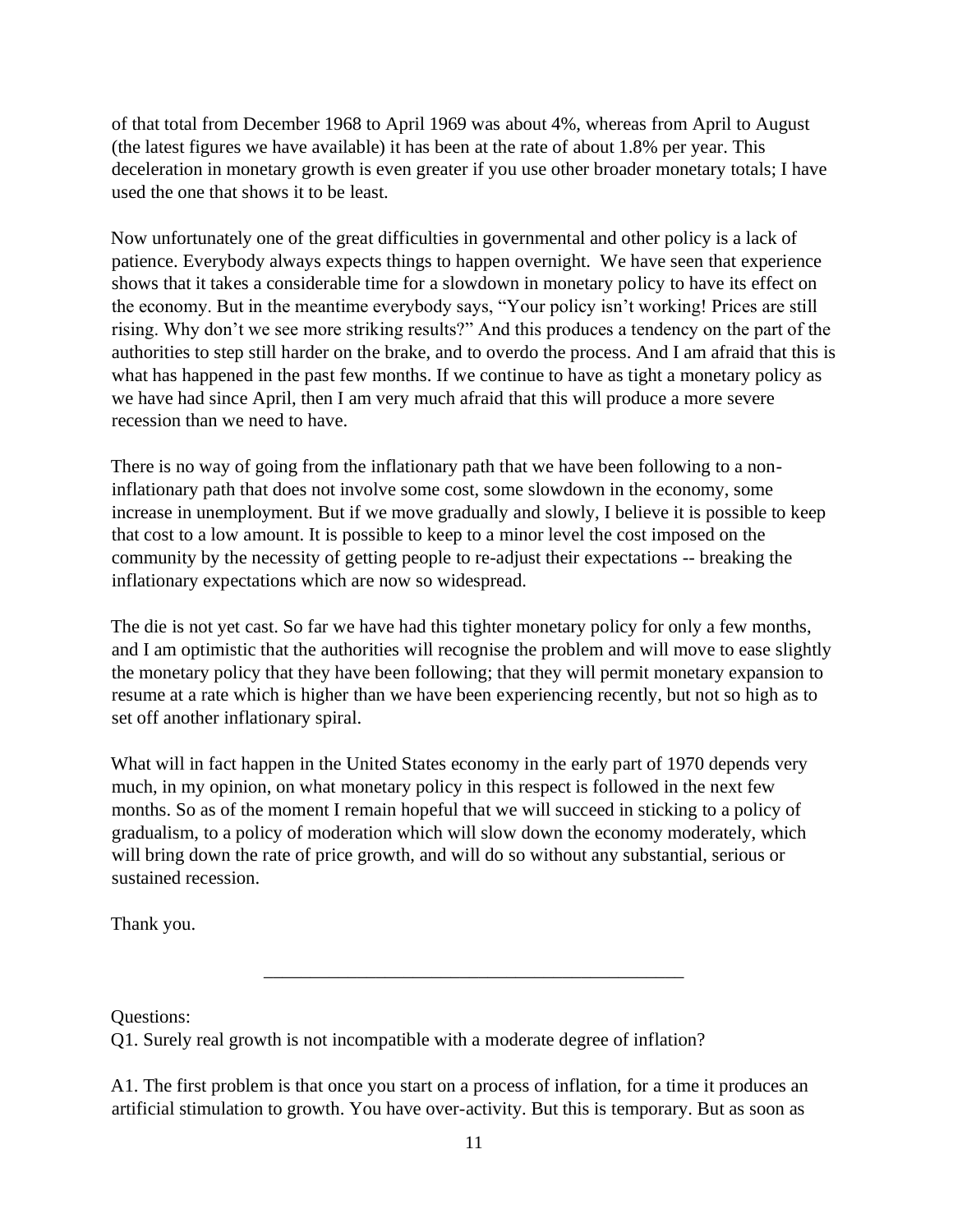everyone comes to expect the inflation, it no longer fools them – it no longer has this effect. And then if you want to continue to have an artificial stimulus, you have to speed up inflation. So if you want to use inflation to promote growth, you must reconcile yourself to inflation at an everincreasing tempo. You must be prepared to go from 5% to 6%, to 7%, to 10%, to 15% and so on.

The second thing that is true is that once you have started on an inflationary path there is no way of reducing the rate of price increase except by reducing demand pressure, and that produces a temporary period of economic slowdown. So all you can do by inflation is to transfer to a very limited extent some expansion – you can have some increased expansion now at the expense of a slower expansion later on.

Q2. It seems to me that there are two problems. One, how narrow is the range of the appropriate rate of growth of money supply? If 6% is too high and 2% is too low, how important is the difference of a percent or a percent and a half? Related to that, how wide is the range between the definitions of money supply? If that range is 3%, and the sensitivity range is one or two percent, then aren't you going to have big problems?

A2. Let me take the second of those questions first -- because it's so much easier! The difference in growth rates between the different money supply definitions arises solely as a result of mistaken governmental policy with respect to Regulation Q. Regulation Q is a foolish regulation which limits the rate of interest which banks may pay on deposits. It's a regulation of a foolish kind that is just as widespread in Japan as it is in the United States. But in the United States it is this Regulation Q which has limited the interest rates that may be payable on time deposits and on certificates of deposit, which has produced a difference in the behaviour of different monetary totals. Over any period of the past during which Regulation Q has not been of significant effect, there has been little difference in the relative behaviour of different money supply totals. And so if you abolish or reduce the influence of Regulation Q it makes almost no difference which monetary total you take.

Now let me turn to the first question. In the first place, in talking about the rate of economic growth, I want to emphasise that the long run rate of economic growth does not depend in any significant way on the rate of monetary growth. In the long run it depends on such fundamental factors as productivity, capital stock, population growth and the like. This is the answer I gave to the first question.

In the long run the rate of monetary growth affects not the rate of real growth, but what happens to prices. I have always chosen a rate of monetary growth in the neighbourhood of 3-5% because it has seemed to me that that growth rate in the United States would produce roughly stable prices. For Japan such a number would be higher. You require a rate of monetary growth of something around 11% in order to have relatively stable prices. Now, no great harm is done to a country if prices are rising at 1% a year or falling at 1% a year, so I would not want to make a fetish of having precisely 4% or precisely 3% -- somewhere in the range of 3-5% or 2-6% -- so